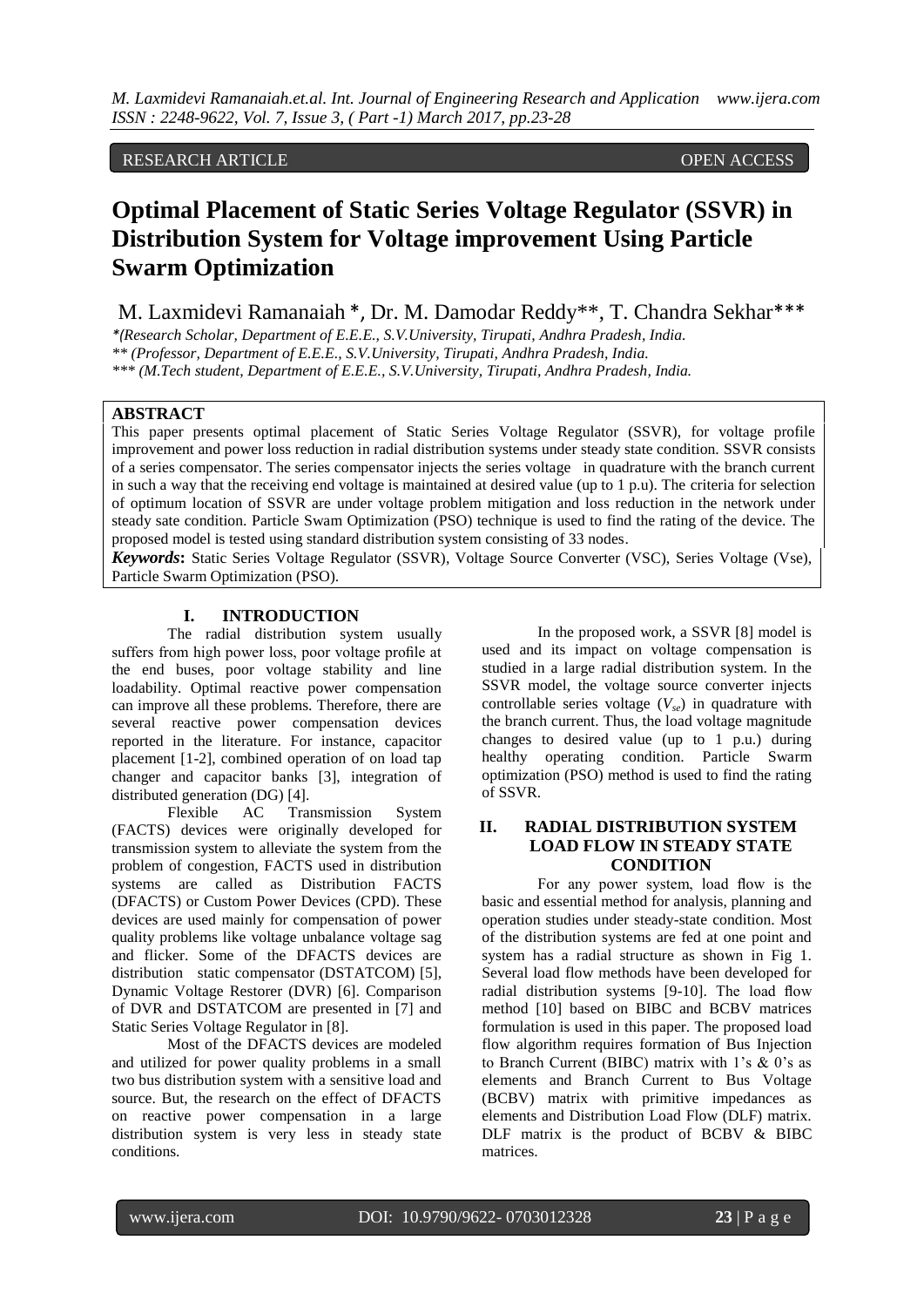*M. Laxmidevi Ramanaiah.et.al. Int. Journal of Engineering Research and Application www.ijera.com ISSN : 2248-9622, Vol. 7, Issue 3, ( Part -1) March 2017, pp.23-28*



**Fig 1:** Simple 6 bus radial distribution system

At bus i the complex load  $S_{Li}$  is given by

$$
S_{Li} = (P_{Li} + j Q_{Li}) \tag{1}
$$

Where,  $i = 2$  ….. N  $S_{Li}$  is the complex power at i<sup>th</sup> bus;  $P_{Li}$  is the real power at i<sup>th</sup> bus;  $Q_{Li}$  is the reactive power at i<sup>th</sup> bus N=number of buses. The load current at node i is given by

$$
I_{L} = \left(\frac{P_{Li} + jQ_{Li}}{V_{i}^{k}}\right)^{*}
$$
 (2)

Where  $V_i^k$  is the bus voltage at  $k^{\text{th}}$  iteration for ith bus;  $I_L$  is load current at the  $k<sup>th</sup>$  iteration for i<sup>th</sup> bus. The branch currents can be written as

$$
\begin{bmatrix} I_{B} \end{bmatrix} = \begin{bmatrix} BIBC \end{bmatrix} \begin{bmatrix} I_{L} \end{bmatrix}
$$
 (3)

The relation between branch current and bus voltages is given by

$$
\begin{bmatrix} \Delta V \end{bmatrix} = \begin{bmatrix} BCBV \end{bmatrix} \begin{bmatrix} I_B \end{bmatrix}
$$

The formation of BIBC and BCBV matrices is presented in [11]. Substituting the  $[I_B]$  matrix, the resultant equation expressed as

(4)

[
$$
\Delta V
$$
] = [*BCBV*] [*BIBC*] [ $I_L$ ]

$$
\begin{bmatrix} \Delta V \end{bmatrix} = \begin{bmatrix} DLF \end{bmatrix} \begin{bmatrix} I_L \end{bmatrix}
$$
  
Node voltage is obtained as

$$
[V^{k+1}] = V^{k} - \Delta V^{k+1}
$$
 (5)

Thus, we obtain the voltage magnitude and phase angle, which completes the load flow.

#### **2.1 Power loss calculations**

The power losses in a distribution system can be written as

$$
P_{Loss} = \sum_{m=1}^{b} I_{Bm}^{2} R_{m}
$$
 (6)

$$
Q_{Loss} = \sum_{m=1}^{b} I_{Bm}^{2} X_{m}
$$
 (7)

Where m is number of branches,  $R_m$  is the resistance and  $I_{Bm}$  is the magnitude of m<sup>th</sup> branch current.

## **III. STATIC SERIES VOLTAGE REGULATOR (SSVR) IN DISTRIBUTION SYSTEM**

SSVR consists of a series compensator as shown in Fig.2.



**Fig 2:** Single line diagram of two buses of a distribution system with SSVR

Here  $V_s$  is the sending end voltage;  $V_{se}$  is the voltage injected by series compensator;  $V_L$  is the load bus voltage;  $I_B$  is the branch current. From fig 1, if SSVR is placed in the branch B2, then the receiving end bus 3 is maintained at 1p.u. From Fig.3, the series compensator injects the series voltage (Vse) in quadrature with the branch current in such a way that the receiving end voltage  $(V<sub>L</sub>)$  is maintained at desired value (up to 1 p.u).Since, SSVR injects the series voltage in quadrature to branch current it can provide only reactive power to the system. The phasor diagram in Fig 4 shows the effect of series injected voltage on the desired load bus voltage.



**Fig 3:** Model of SSVR and phasor diagram of reactive power exchange operation



**Fig 4:** Phasor diagram for voltage and currents with series compensator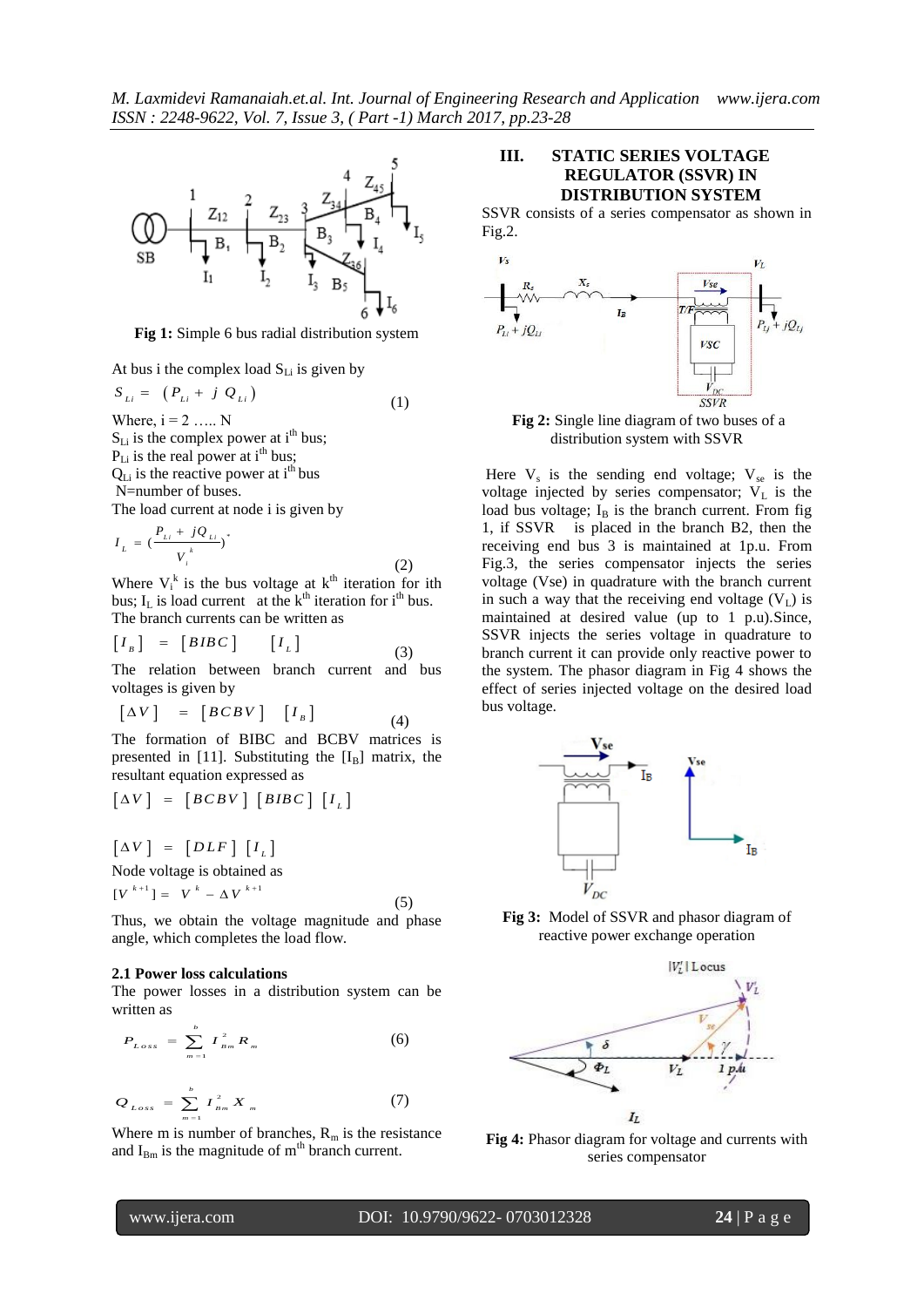From the phasor diagram given in Fig.4, the new load bus voltage is given as,

$$
V_L \angle \delta = V_L + V_{se} \angle \gamma \tag{8}
$$
  
Where

 $V_L$  is magnitude of load bus voltage after injecting series voltage.

 $\delta$  is displacement angle between  $V_L$  and  $V_L$ 

 $V_{\rm se}$  is series injected voltage

 $\gamma$  is the angle of series injected voltage with respect to the angle of load voltage  $V_L$ .

The series power is obtained as follows:

 $S$ *ssvr* =  $V$ *se*.( $I_B$ )<sup>\*</sup> (9)

Where  $S_{SSVR}$  is the complex power rating of SSVR;

 $V_{se}$  is series voltage injected by SSVR;  $I_B$  is branch current in which SSVR injects the series voltage

## **IV. PARTICLE SWARM OPTIMIZATION**

Particle Swarm Optimization is swarm intelligence based technique [2] that mimics the social behavior of a flock of birds. It has stable convergence characteristics. The behavior of birds to search for food is modeled in this optimization. PSO is found to be superior to evolutionary optimization methods. The terms associated with PSO are particle best and global best. The searching mechanism of PSO involves velocity update and position update.

The new velocities are calculated using equation (10)  $(\text{pbest}'_{(m,n)} - X'_{(m,n)})$  $\mathbf{r} = \mathbf{X}^T$ *v*)<br> $t^{t+1} = k * (w * v')$  $- X^{t}_{(m,n)}) + c_{2} ran$ =  $k * (w * V'_{(m,n)} + c_1 ran$ 

(10)  
\n
$$
V_{(m,n)}^{t+1} = k * (w * V_{(m,n)}^t + c_1 rand_1(\text{pbest}_{(m,n)}^t - X_{(m,n)}^t) + c_2 rand_2
$$
\n
$$
(\text{gbest}_{(1,n)}^t - X_{(m,n)}^t))
$$

(10)

Where k is a constriction factor.

 $c_1$ ,  $c_2$  are the learning constants.

rand<sub>1</sub>, rand<sub>2</sub> are the random numbers in the range of 0 and 1

 $(m, n)$ *t*  $V_{(m,n)}^t$  = velocity of m<sup>th</sup> particle in n<sup>th</sup>

dimension  $X'_{(m,n)}$  $_{m,n}$  = position of m<sup>th</sup> particle in n<sup>th</sup>

dimension  $p \text{ best}_{(m,n)}^t$  = personal best of m<sup>th</sup> particle in  $n<sup>th</sup>$  dimension

 $g$ best<sup>'</sup><sub>(1,n)</sub> =global best of the particle in n<sup>th</sup> dimension.

W is the inertia weight given by  $w = w_{max} - ((w_{max} - w_{min}) * t / T)$ (11)

*w is* an adjustable parameter between  $w_{max}$  and  $w_{min}$  $t =$  current iteration number

*T* = maximum number of iterations

The positions of the particles are updated using equation (12)

$$
X^{t+1}_{(m,n)} = X^{t}_{(m,n)} + V^{t+1}_{(m,n)}
$$
 (12)

#### **4.1. Algorithm to find optimum value of series injected voltage using PSO technique**

**Step 1:** Initialize the particles, maximum iterations, and dimension, minimum and maximum reactive power limits of SSVR, inertia weights and velocity of the particles. Here  $w_{\text{max}}$  and  $w_{\text{min}}$  are taken as 0.9 and 0.4 respectively.c<sub>1</sub>=c<sub>2</sub>=2.05.

**Step 2:** Generate the particles and velocities randomly within the limits. Here the particles are reactive power rating of SSVR. Series voltage is calculated from reactive power rating of SSVR and branch current.

**Step 3:** Run the load flow by adding the series voltage in the branch as given in the equation (8). The voltage constraint imposed is the voltage at the optimal location should not exceed the desired value (1 p.u.). Discard the particles which violate the voltage constraint. Find the fitness. Here the fitness is minimization of real power losses.

Step 4: Obtain the pbest values for all the particles from the fitness values and the best value among all the pbest values (gbest) is identified.

Step 5: Iteration count is set to one.

Step 6: Calculate the velocity using equation (10) for all the particles.

Step 7: Update the position of each particle as given in equation (12).

Step 8: Calculate new fitness functions for the new positions of all the particles. Update the pbest as follows:

$$
P_{(best,n)}^{t+1} = \begin{cases} P_{(best,n)}^t & \text{if } f\left(X_{(m,n)}^{t+1}\right) > f\left(P_{(best,n)}^t\right) \\ X_{(m,n)}^{t+1} & \text{if } f\left(X_{(m,n)}^{t+1}\right) \le f\left(P_{(best,n)}^t\right) \\ X_{(m,n)}^{t+1} & \text{if } f\left(X_{(m,n)}^{t+1}\right) \le f\left(P_{(best,n)}^t\right) \end{cases}
$$
(13)

Update the gbest from the latest pbest.

Step 9: Increment the iteration count. If iteration count does not reach its maximum, then go to step 6. Step 10: Identify the gbest particle which gives the SSVR rating and series voltage.

# **V. RESULTS OF 33-BUS TEST SYSTEM**

The single line diagram of the 12.66 kV, 33-bus, 4-lateral radial distribution system and the data of the system are obtained from [11]. The total load of the system is considered as 3715 kW and 2300 kVAr. In 33 bus system 21 nodes out of 33 nodes of distribution system (63.63%) have under voltage problem.

Table 1 illustrates results of 33 bus system before and after installation of SSVR in branch  $5(6<sup>th</sup>)$ node). Table 2 gives voltage profiles. Table 3 shows results for SSVR Location, Series injected voltage,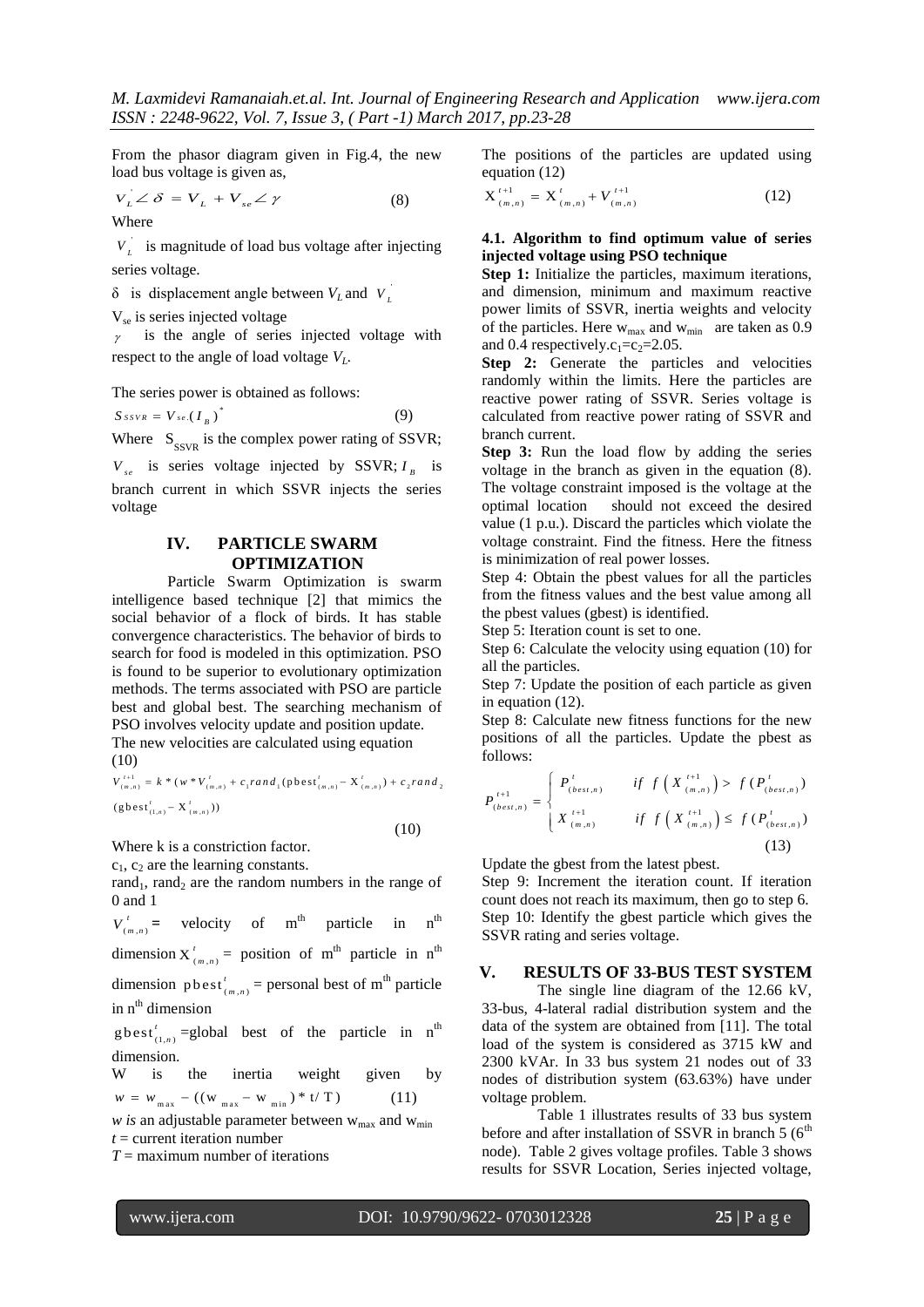Reactive power rating, real and reactive power loss, loss reduction and number of nodes with under voltage problem for 33 bus distribution system.

SSVR placement in distribution system changes all the downstream node voltages, whereas upstream node voltages are slightly improved. When SSVR is placed in branch 5 ( $6<sup>th</sup>$  node), the number of nodes with under voltage problem are zero. The reduction in real and reactive power losses with SSVR placed in branch 5 is 17.1230 kW and 11.7233 kVAr respectively. Thus, from the viewpoint of loss reduction and under voltage problem mitigation, branch 5 is the optimal location. The rating of SSVR obtained for best location is 224.2600 kVAr. SSVR placement in the branches from 18 to 24 has no significant improvement in voltage and loss reduction.

**Table 1:** Results of 33 bus system

| $S_{T}$<br>No. | Description                                         | <b>Before</b><br><b>SSVR</b><br>installation | After<br><b>SSVR</b><br>installation |  |
|----------------|-----------------------------------------------------|----------------------------------------------|--------------------------------------|--|
| 1              | Real power<br>loss(kW)                              | 202.6771                                     | 185.5541                             |  |
| 2              | Reactive power<br>loss(kVAr)                        | 135.1410                                     | 123.4177                             |  |
| 3              | Minimum<br>0.9131<br>voltage(p.u.)<br>$(Q)$ bus 18) |                                              | 0.9654<br>$(Q)$ bus 18)              |  |
| 4              | <b>Buses</b> with<br>Under voltage<br>(< 0.95)      | 21                                           | O                                    |  |
| 5              | Rating of SSVR                                      |                                              | 224.2600<br>kVAr                     |  |

Table 2: Voltage profiles of 33 bus system without and with SSVR

| <b>Bus</b><br>no | Voltage in p.u         |                     | <b>Bus</b> | Voltage in p.u         |                     |  |
|------------------|------------------------|---------------------|------------|------------------------|---------------------|--|
|                  | Without<br><b>SSVR</b> | With<br><b>SSVR</b> | no         | Without<br><b>SSVR</b> | With<br><b>SSVR</b> |  |
| $\mathbf{1}$     | 1.0000                 | 1                   | 18         | 0.9131                 | 0.9654              |  |
| $\overline{2}$   | 0.9970                 | 0.9971              | 19         | 0.9965                 | 0.9966              |  |
| 3                | 0.9829                 | 0.9834              | 20         | 0.9929                 | 0.9930              |  |
| 4                | 0.9755                 | 0.9763              | 21         | 0.9922                 | 0.9923              |  |
| 5                | 0.9681                 | 0.9692              | 22         | 0.9916                 | 0.9917              |  |
| 6                | 0.9497                 | 1                   | 23         | 0.9794                 | 0.9799              |  |
| 7                | 0.9462                 | 0.9967              | 24         | 0.9727                 | 0.9732              |  |
| 8                | 0.9413                 | 0.9921              | 25         | 0.9694                 | 0.9699              |  |
| 9                | 0.9351                 | 0.9862              | 26         | 0.9477                 | 0.9982              |  |
| 10               | 0.9292                 | 0.9807              | 27         | 0.9452                 | 0.9957              |  |
| 11               | 0.9284                 | 0.9799              | 28         | 0.9337                 | 0.9849              |  |
| 12               | 0.9269                 | 0.9784              | 29         | 0.9255                 | 0.9771              |  |
| 13               | 0.9208                 | 0.9727              | 30         | 0.9220                 | 0.9738              |  |
| 14               | 0.9185                 | 0.9705              | 31         | 0.9178                 | 0.9698              |  |
| 15               | 0.9171                 | 0.9692              | 32         | 0.9169                 | 0.9690              |  |
| 16               | 0.9157                 | 0.9679              | 33         | 0.9166                 | 0.9687              |  |
| 17               | 0.9137                 | 0.9660              |            |                        |                     |  |

**Table 3:** SSVR Location, Series injected voltage, real and reactive power injected, real and reactive power loss, loss reduction and number of nodes with under voltage problem for 33 bus distribution system

| <b>SSVR</b>          |                                  | Real<br>power<br>injected<br>(kW) | Reactive<br>power<br>injected<br>(kVAr) | Power loss   |                    | <b>Loss Reduction</b> |                    | No. of<br>Nodes with        |
|----------------------|----------------------------------|-----------------------------------|-----------------------------------------|--------------|--------------------|-----------------------|--------------------|-----------------------------|
| Location<br>(branch) | Series injected<br>voltage (p.u) |                                   |                                         | Real<br>(kW) | Reactive<br>(kVAr) | Real<br>(kW)          | Reactive<br>(kVAr) | under<br>voltage<br>problem |
|                      | $0.0029 + 0.0048i$               | $\overline{0}$                    | 25.8606                                 | 201.2971     | 134.2188           | 1.3800                | 0.9222             | 19                          |
| $\overline{2}$       | $0.0164 + 0.0272i$               | $\Omega$                          | 127.7100                                | 195.1452     | 130.1111           | 7.5319                | 5.0299             | 14                          |
| 3                    | $0.0234 + 0.0355i$               | $\overline{0}$                    | 122.1400                                | 193.5001     | 128.8989           | 9.1770                | 6.2421             | 10                          |
| 4                    | $0.0300 + 0.0464i$               | $\theta$                          | 149.4800                                | 191.1581     | 127.2746           | 11.5190               | 7.8664             | 3                           |
| 5                    | $0.0454 + 0.0737i$               | $\Omega$                          | 224.2600                                | 185.5541     | 123.4177           | 17.1230               | 11.7233            | $\mathbf{0}$                |
| 6                    | $0.0433 + 0.1321i$               | $\overline{0}$                    | 168,0000                                | 191.5033     | 127.5493           | 11.1738               | 7.5917             | 8                           |
| 7                    | $0.0455 + 0.1501i$               | $\Omega$                          | 153.8000                                | 192.0447     | 127.9254           | 10.6324               | 7.2156             | 9                           |
| 8                    | $0.0473 + 0.1769i$               | $\Omega$                          | 137.8100                                | 192.7451     | 128.3799           | 9.9320                | 6.7611             | 10                          |
| 9                    | $0.0504 + 0.1904i$               | $\Omega$                          | 135.1200                                | 192.7968     | 128.4073           | 9.8803                | 6.7337             | 11                          |
| 10                   | $0.0524 + 0.1853i$               | $\Omega$                          | 119.9300                                | 193.7173     | 129.0231           | 8.9598                | 6.1179             | 12                          |
| 11                   | $0.0508 + 0.2016i$               | $\Omega$                          | 118.1900                                | 193.8112     | 129.0839           | 8.8659                | 6.0571             | 13                          |
| 12                   | $0.0478 + 0.2411i$               | $\Omega$                          | 122.0100                                | 193.5202     | 128.8801           | 9.1569                | 6.2609             | 14                          |
| 13                   | $0.0390 + 0.2833i$               | $\overline{0}$                    | 121.9500                                | 193.5172     | 128.8754           | 9.1599                | 6.2656             | 15                          |
| 14                   | $0.0000 + 0.3194i$               | $\Omega$                          | 93.8061                                 | 195.4742     | 130.2074           | 7.2029                | 4.9336             | 16                          |
| 15                   | $0.0000 + 0.3627i$               | $\Omega$                          | 82.9298                                 | 196.2188     | 130.7063           | 6.4583                | 4.4347             | 17                          |
| 16                   | $0.0000 + 0.3790i$               | $\Omega$                          | 61.9845                                 | 197.7337     | 131.7331           | 4.9434                | 3.4079             | 18                          |

www.ijera.com DOI: 10.9790/9622- 0703012328 **26** | P a g e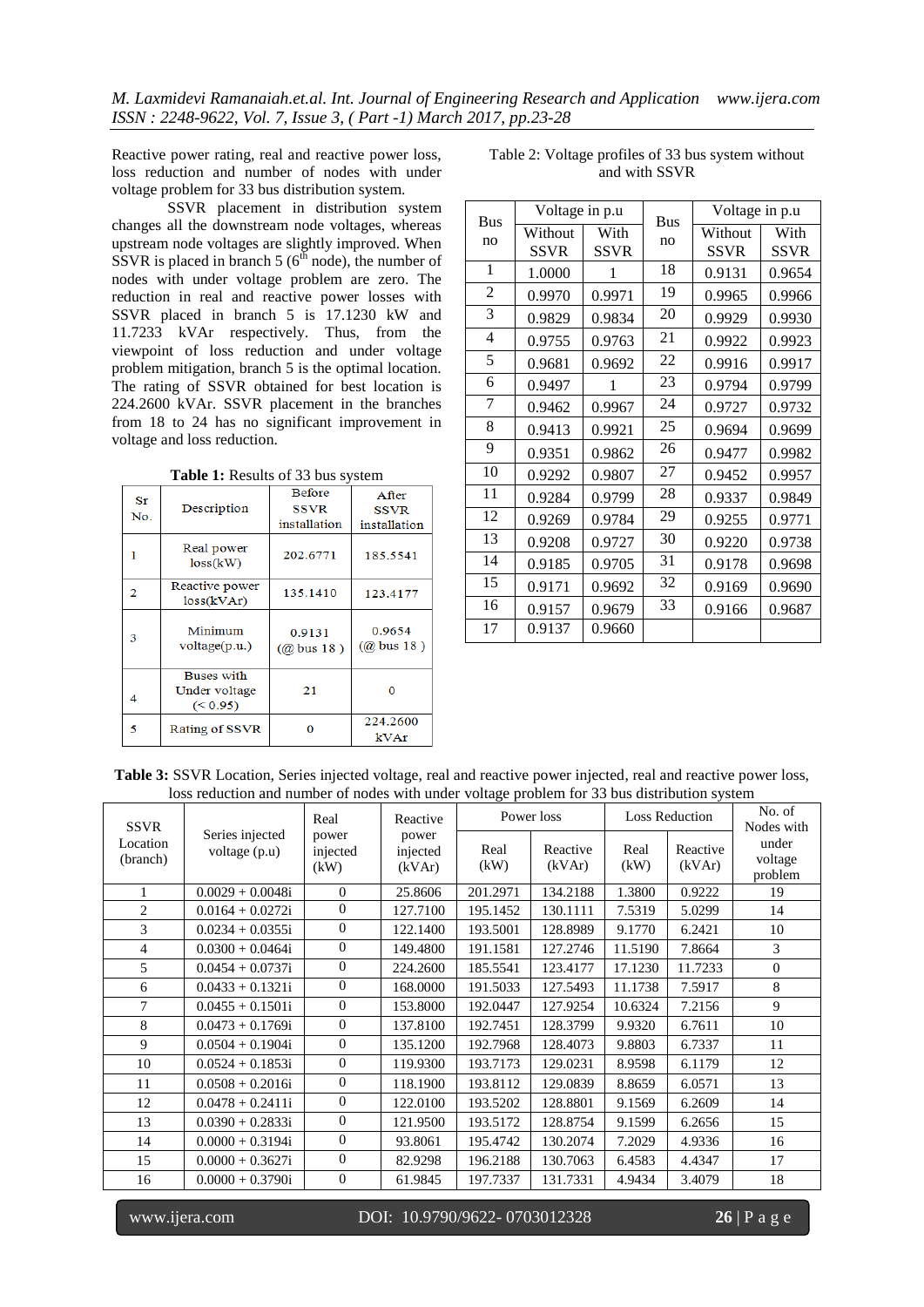*M. Laxmidevi Ramanaiah.et.al. Int. Journal of Engineering Research and Application www.ijera.com ISSN : 2248-9622, Vol. 7, Issue 3, ( Part -1) March 2017, pp.23-28*

| 17 | $0.0244 + 0.3526i$  | $\Omega$     | 34.8108  | 199.8109 | 133.1544 | 2.8662  | 1.9866 | 19 |
|----|---------------------|--------------|----------|----------|----------|---------|--------|----|
| 18 | $0.0035 + 0.0079i$  | $\Omega$     | 3.4196   | 202.6590 | 135.1281 | 0.0181  | 0.0129 | 21 |
| 19 | $0.0069 + 0.0162i$  | $\Omega$     | 5.2032   | 202.6462 | 135.1183 | 0.0309  | 0.0227 | 21 |
| 20 | $0.0076 + 0.0179$ i | $\Omega$     | 3.8252   | 202.6536 | 135.1233 | 0.0235  | 0.0177 | 21 |
| 21 | $0.0082 + 0.0194i$  | $\Omega$     | 2.0767   | 202.6639 | 135.1309 | 0.0132  | 0.0101 | 21 |
| 22 | $0.0194 + 0.0451i$  | $\Omega$     | 51.0598  | 201.3734 | 134.3725 | 1.3037  | 0.7685 | 21 |
| 23 | $0.0250 + 0.0617i$  | $\Omega$     | 62.0383  | 201.0736 | 134.1913 | 1.6035  | 0.9497 | 21 |
| 24 | $0.0278 + 0.0705$ i | $\mathbf{0}$ | 35.2720  | 201.7125 | 134.5614 | 0.9646  | 0.5796 | 21 |
| 25 | $0.0496 + 0.0540$ i | $\Omega$     | 99.3743  | 193.7699 | 129.0734 | 8.9072  | 6.0676 | 12 |
| 26 | $0.0520 + 0.0545i$  | $\Omega$     | 97.3326  | 193.7359 | 129.0308 | 8.9412  | 6.1102 | 13 |
| 27 | $0.0621 + 0.0632i$  | $\theta$     | 108,0000 | 192.5758 | 128.2116 | 10.1013 | 6.9294 | 14 |
| 28 | $0.0693 + 0.0674i$  | $\theta$     | 111.7200 | 192.1019 | 127.8751 | 10.5752 | 7.2659 | 15 |
| 29 | $0.0731 + 0.0645i$  | $\Omega$     | 99.6253  | 193.0583 | 128.5330 | 9.6188  | 6.6080 | 16 |
| 30 | $0.0537 + 0.2198$ i | $\Omega$     | 106.3300 | 192.4493 | 128.1172 | 10.2278 | 7.0238 | 17 |
| 31 | $0.0567 + 0.2144i$  | $\Omega$     | 67.4496  | 196.0367 | 130.5669 | 6.6404  | 4.5741 | 18 |
| 32 | $0.0702 + 0.1538i$  | $\mathbf{0}$ | 12.1930  | 201.4373 | 134.2829 | 1.2398  | 0.8581 | 20 |

# **VI. CONCLUSIONS**

The effect of SSVR is considered by injecting series voltage in quadrature with branch current in such a way that the load bus voltage magnitude is maintained at desired value. The optimum location is the branch which has mitigated the problem of under voltage in all the load buses and which has minimum power loss. PSO has been used to find the optimum rating of SSVR. The results show the substantial improvement in voltage profile and considerable reduction in power loss after insertion of SSVR model in large radial distribution networks.

#### **REFERENCES**

- [1] M. Damodar Reddy and V.C. Veera Reddy, "A two-stage methodology for capacitor placement for the reconfigured network," *Indian Journal of engineering and materials sciences*.vol 17, pp. 105-112 April 2010,
- [2] M. Damodar Reddy and V.C. Veera Reddy. "Capacitor placement using fuzzy and particle swarm optimization method for maximum annual savings," *ARPN Journal of Engineering and Applied Sciences*. vol. 3, no. 3, January 2008.
- [3] R H Liang, Y S Wang, "Fuzzy-based reactive power and voltage control in a distribution system", *IEEE Transactions on Power Delivery*, vol.18, no.2, pp. 610–618, 2003.
- [4] V.Ramalingaiah, M. Damodar Reddy, "Optimal placement of dg units using fuzzy and real coded genetic algorithm," *Journal of theoretical and applied information technology*,  $2005 - 2009$
- [5] [S. Jazebi](http://www.sciencedirect.com/science/article/pii/S0196890411000306), [S.H. Hosseinian](http://www.sciencedirect.com/science/article/pii/S0196890411000306), [B. Vahidi,](http://www.sciencedirect.com/science/article/pii/S0196890411000306) "DSTATCOM allocation in distribution networks considering reconfiguration using differential evolution algorithm", *Energy Conversion Management*, vol.52, no.7 pp. 2777–2783, 2011.
- [6] Ghosh A, Ledwich G, "Compensation of distribution system voltage using DVR," *IEEE Transactions on Power Delivery*, vol.17, no.4, pp.1030–6, 2002.
- [7] Haque M H, "Compensation of distribution system voltage sag by DVR and DSTATCOM," *IEEE Porto power tech conference*, vol. 1; 2001. pp. 223–8, 2001.
- [8] Mehdi Hosseini, Heidar Ali Shayanfar, Mahmoud Fotuhi-Firuzabad, "Modeling of Static Series Voltage Regulator (SSVR) in Distribution Systems for Voltage Improvement and Loss Reduction," *Leonardo Electronic Journal of Practices and Technologies*, ISSN 1583-1078, no. 12, pp. 61-82. January-June 2008.
- [9] Haque M H. "Efficient load flow method for distribution systems with radial or meshed configuration," *IEEE Proceedings – Generation Transmission and Distribution*, vol.143, no.1, pp. 33–8, 1996.
- [10] S. Ghosh and D. Das, "Method for load-flow solution of radial distribution networks," *IEEE Proceedings - Generation, Transmission and Distribution*, vol. 146, no. 6, pp. 641, 1999*.*
- [11] Baran M. E. and Wu F.F, "Network reconfiguration in distribution systems for loss reduction and load balancing," *IEEE Transactions on Power Systems*, vol. 4, no. 3, pp. 1401–1407, Aug. 1989.